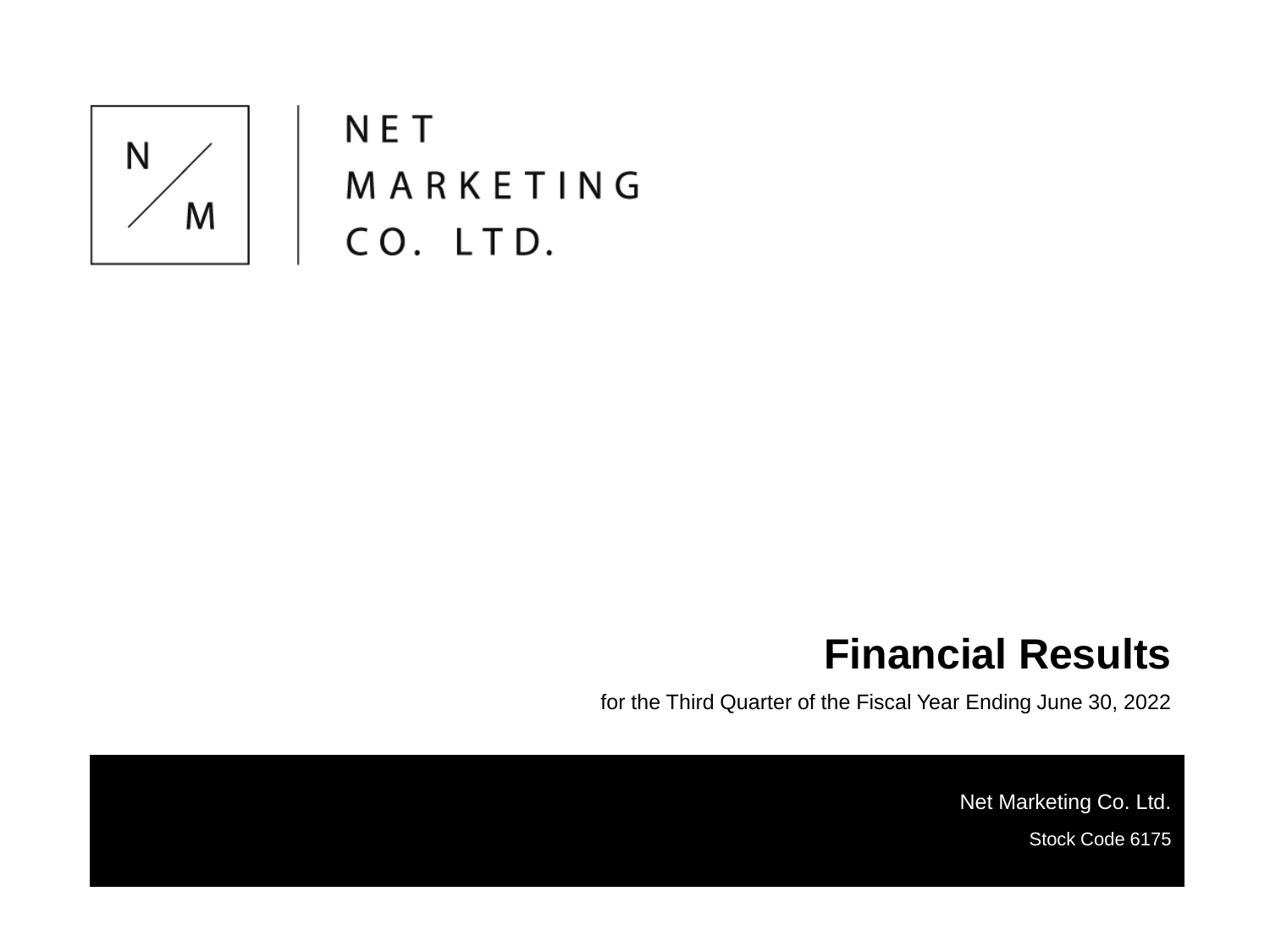#### **[Forward-looking statements]**

This material was prepared by Net Marketing Co. Ltd. (hereinafter referred to as "the Company") to increase understanding of the current status of the Company. The information contained in this material is derived from various sources including knowledge within the Company and public information available to the Company and the Company makes no guarantee of the accuracy of such information. The actual performance of the Company may differ due to a variety of factors.

#### **[Representation of net sales in this material]**

The Accounting Standard for Revenue Recognition (ASBJ Statement No. 29) applies to the financial statements for the fiscal year ending June 30, 2022 and subsequent fiscal years. Accordingly, net sales of the Advertising Business segment are stated in net amounts, not in total amounts as in the statements for the past fiscal years.

For the purpose of comparison with past years' results, some slides in this material display net sales in total amounts.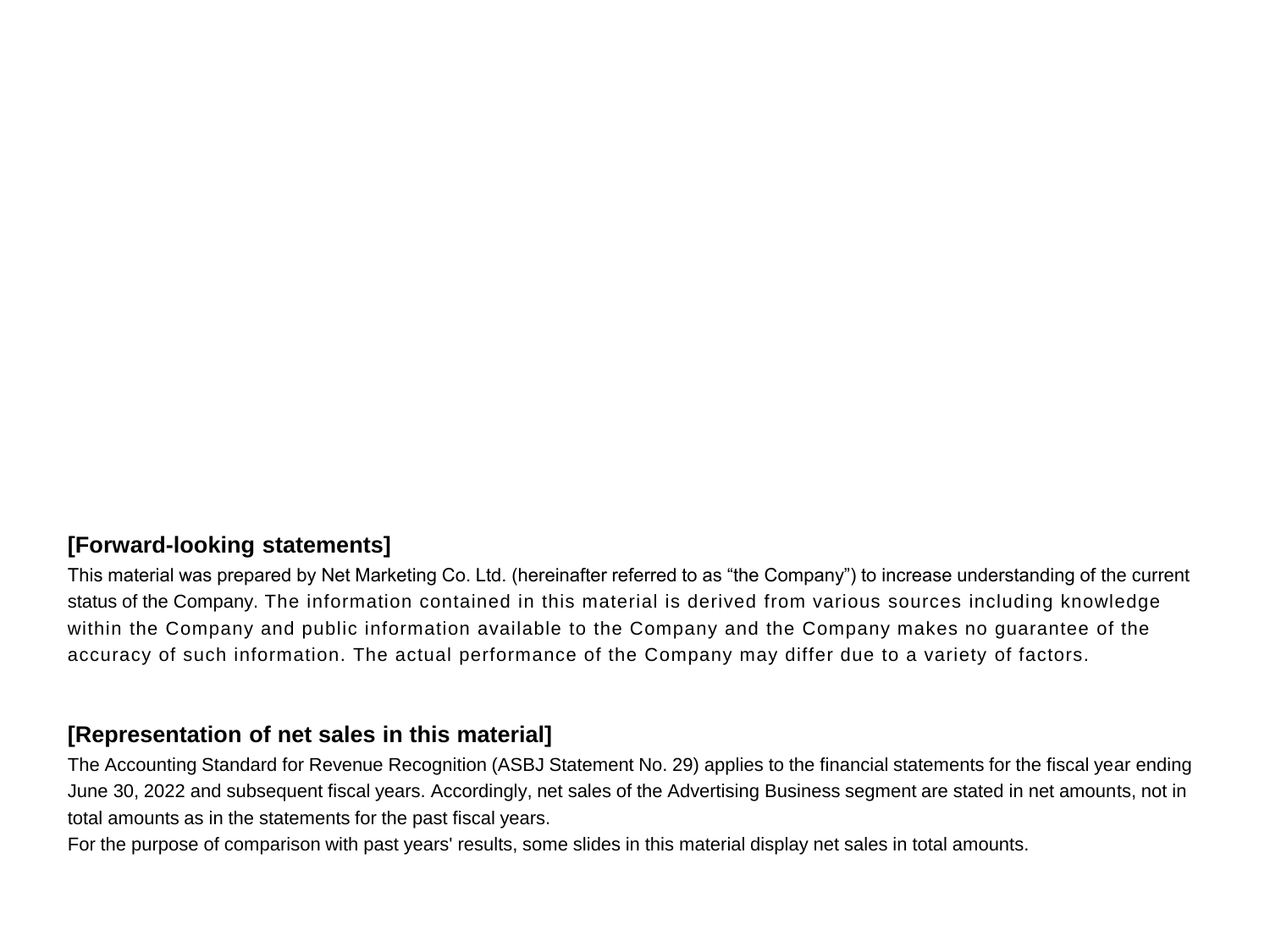

Financial Highlights for the Third Quarter of the Fiscal Year Ending June 30, 2022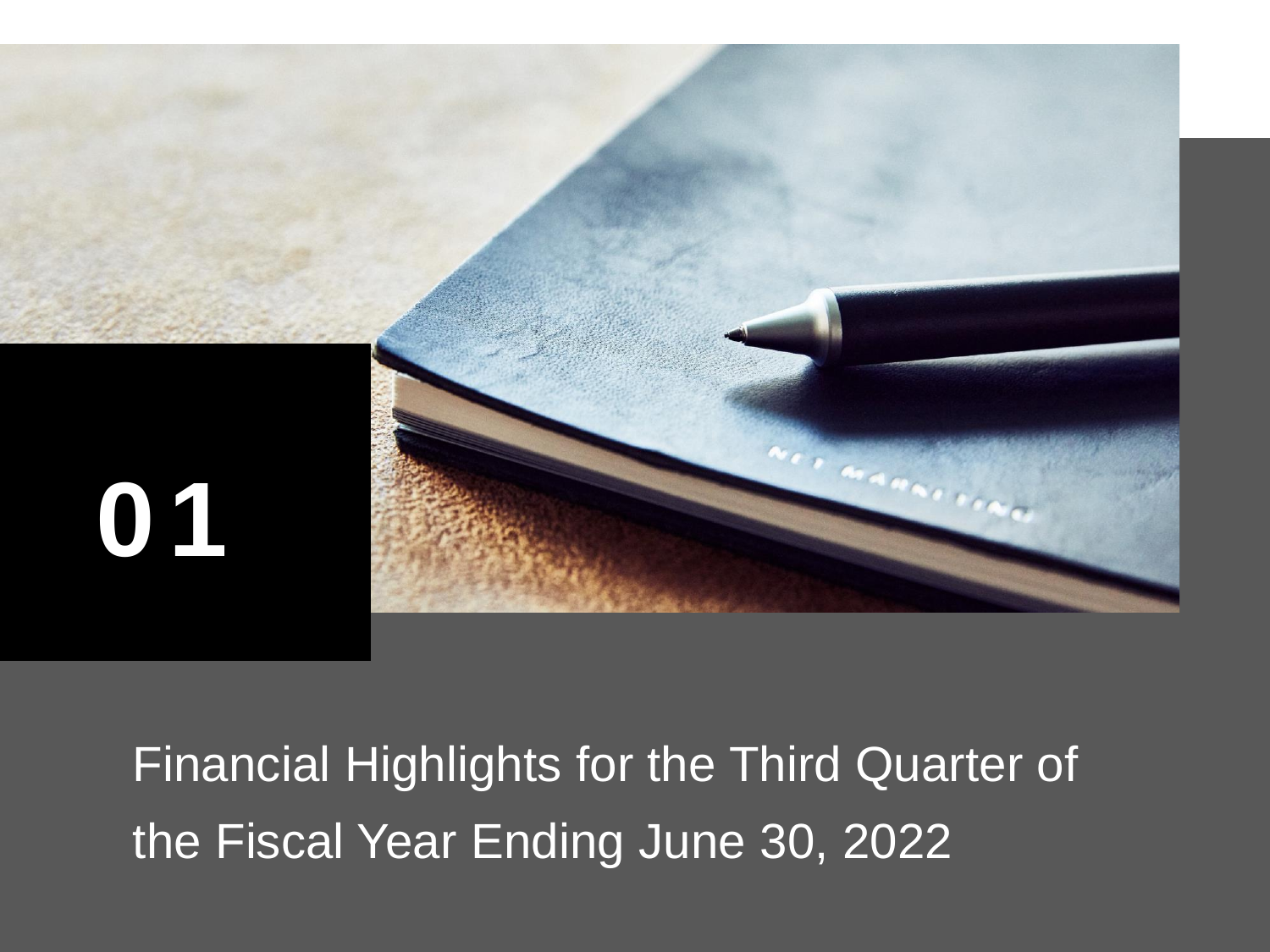# **Executive Summary**



| Third Quarter of fiscal<br>year ending June 30,<br>2022<br>Company-wide<br><b>Change YoY</b>                                              | <b>Net Sales</b><br>3,891 million yen<br>$+7.4%$ *  | Operating<br>Income<br>379 million yen<br>$+11.2%$ |  |
|-------------------------------------------------------------------------------------------------------------------------------------------|-----------------------------------------------------|----------------------------------------------------|--|
| <b>Earnings forecast for</b><br>the fiscal year ending<br><b>June 30, 2022</b><br>(Announced in<br><b>August 2021)</b><br>(Progress rate) | <b>Net Sales</b><br>5,785 million yen<br>(67.3%)    | Operating<br>Income<br>500 million yen<br>(75.9%)  |  |
| <b>Media Business</b><br><b>Change YoY</b>                                                                                                | <b>Net Sales</b><br>2,872 million yen<br>$-20.0%$   | Operating<br>Income<br>402 million yen<br>$+1.5%$  |  |
| <b>Advertising</b><br><b>Business</b><br><b>Change YoY</b>                                                                                | <b>Net Sales</b><br>1,026 million yen<br>$+19.6%$ * | Operating<br>Income<br>531 million yen<br>$+23.7%$ |  |

#### Company-wide

Net sales rose 7.4% year on year, supported by the Advertising Business. Operating income and ordinary income grew 11.2% and 12.6% year on year respectively.

#### Progress in Earnings Forecast

- ⚫ Planned progress was nearly achieved with 75.9% progress rate in operating income although the 67.3% progress rate in net sales was somewhat short of the full-year earnings forecast.
- ⚫ We aim to achieve the earnings forecast for the fiscal year through up-selling and improving the efficiency of attracting new members in the fourth quarter, which is the peak period of both the Advertising Business and Media Business.

#### Media Business

- ⚫ Preparation for regrowth was completed by launching an array of measures including the enhancement of security.
- We will again expand the number of member registrations and work to increase the number of paying members to achieve a V-shaped recovery of net sales.

Advertising Business

- ⚫ Record high net sales (in total amount) was achieved on a quarterly basis.
- ⚫ Financial projects in affiliate advertising performed strongly, consequently, both net sales and operating income went up significantly by 19.6% and 23.7% year on year, respectively.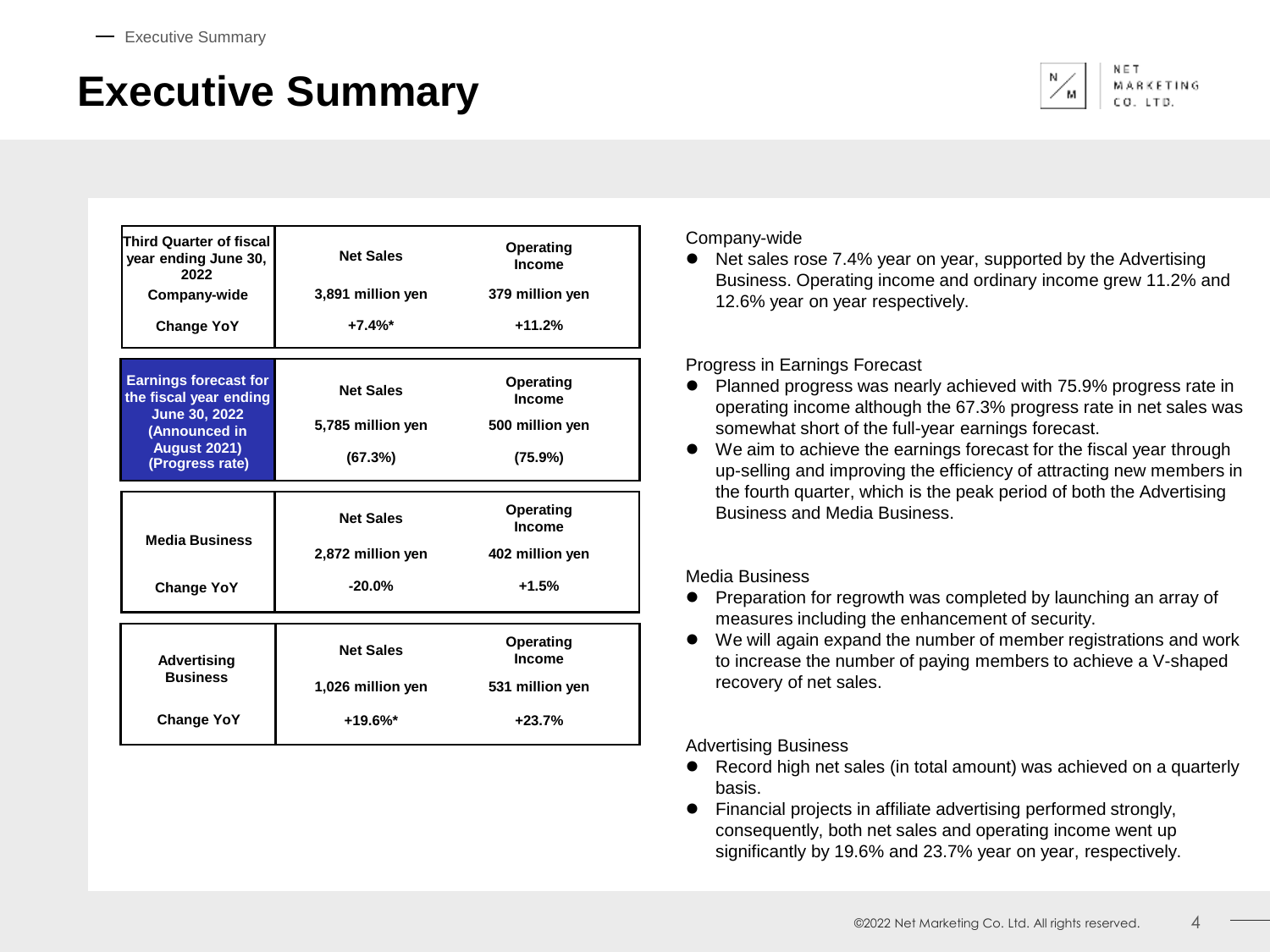# **Financial Highlights** YoY  $\rightarrow$





**Company-wide net sales rose 7.4% year on year (\*under the conventional standard). Operating income grew 11.2% and ordinary income 12.6%.**

(Million yen)

|                                | 2021.6<br>3Q Actual | 2022.6<br><b>3Q Actual</b> | (Reference: Under the<br>conventional standard*) | Increase/<br>Decrease (%)<br>(Under the conventional<br>standard) |
|--------------------------------|---------------------|----------------------------|--------------------------------------------------|-------------------------------------------------------------------|
| <b>Net Sales</b>               | 10,238              | 3,891                      | 10,995                                           | $+7.4%$                                                           |
| <b>Gross Profit</b>            | 3,362               | 2,952                      | 2,952                                            | $-12.2%$                                                          |
| <b>Gross Profit Margin</b>     | 32.8%               | 75.9%                      | 26.9%                                            |                                                                   |
| Operating Income               | 341                 | 379                        | 379                                              | $+11.2%$                                                          |
| <b>Operating Income Margin</b> | 3.3%                | 9.7%                       | 3.5%                                             |                                                                   |
| Ordinary Income                | 349                 | 393                        | 393                                              | $+12.6%$                                                          |
| Net Income                     | 235                 | 305                        | 305                                              | $+29.5%$                                                          |

\* Figures show those for the case in which the Accounting Standard for Revenue Recognition (ASBJ Statement No.29) is not applied.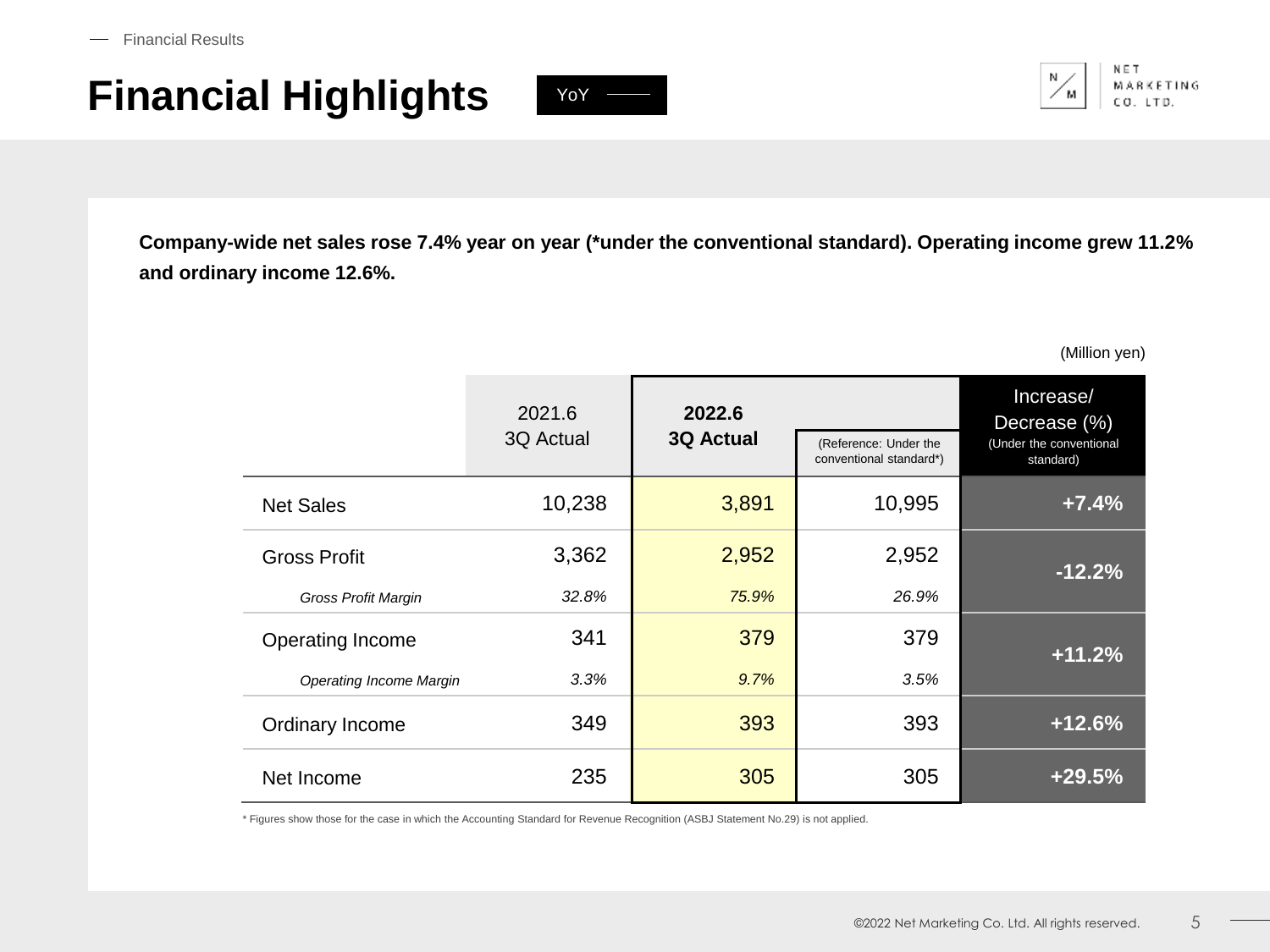### **Fiscal Year Ending June 30, 2022** - Earnings Forecast

Full-year Earnings Forecast and Progress

**KETING** 

**In terms of progress against the full-year earnings forecast, although company-wide net sales were somewhat lower than the target, income exceeded the plan.**

**We will achieve our full-year earnings forecast by promoting up-selling in the fourth quarter, which is the peak period of both businesses (Advertising and Media).**

(Million yen)

|                  | 2022.6<br>Full-year<br><b>Earnings Forecast</b> | 2022.6<br>3Q Actual | Progress Rate |
|------------------|-------------------------------------------------|---------------------|---------------|
| <b>Net Sales</b> | 5,785                                           | 3,891               | 67.3%         |
| Operating Income | 500                                             | 379                 | 75.9%         |
| Ordinary Income  | 500                                             | 393                 | 78.7%         |
| Net Income       | 375                                             | 305                 | 81.5%         |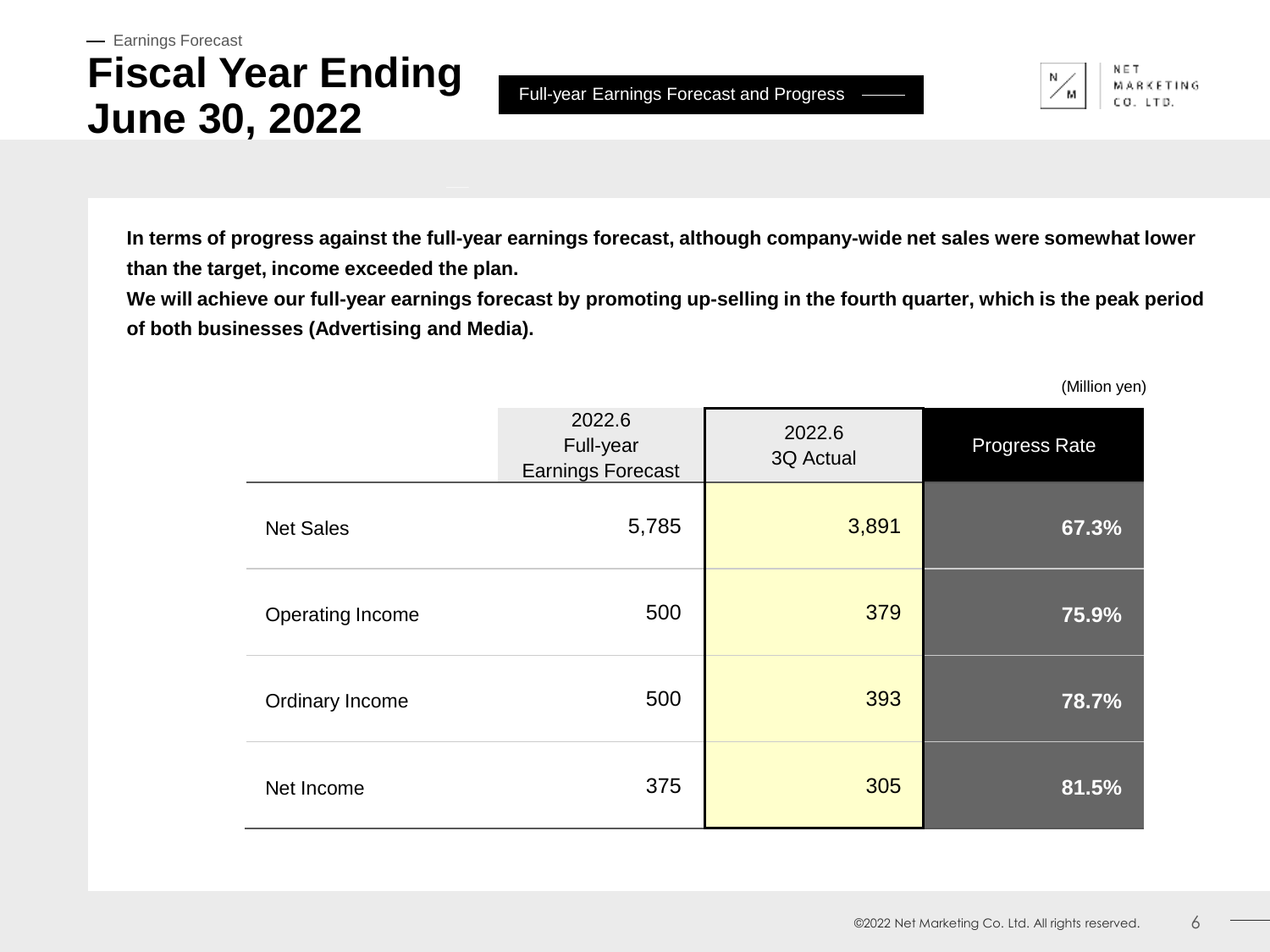3Q Actual (July - March)



**We focused our management resources on improving security and enhancing services, including measures against dishonest members, while temporarily reducing ad placement, resulting in a year-on-year decrease in net sales.**

**On the other hand, various measures including the improvement of security were begun in the third quarter, and our preparation for regrowth has been completed.**

**In the future, we will again expand the number of member registrations and work to increase the number of paying members to achieve a V-shaped recovery of net sales.**

(Million yen)

|                                | 2021.6<br>3Q Actual | 2022.6<br>3Q Actual | Increase/Decrease (%) |
|--------------------------------|---------------------|---------------------|-----------------------|
| <b>Net Sales</b>               | 3,591               | 2,872               | $-20.0%$              |
| Operating Income               | 396                 | 402                 | $+1.5%$               |
| <b>Operating Income Margin</b> | 11.0%               | 14.0%               |                       |

\* Actual results include adjustments (internal sales and corporate expenses).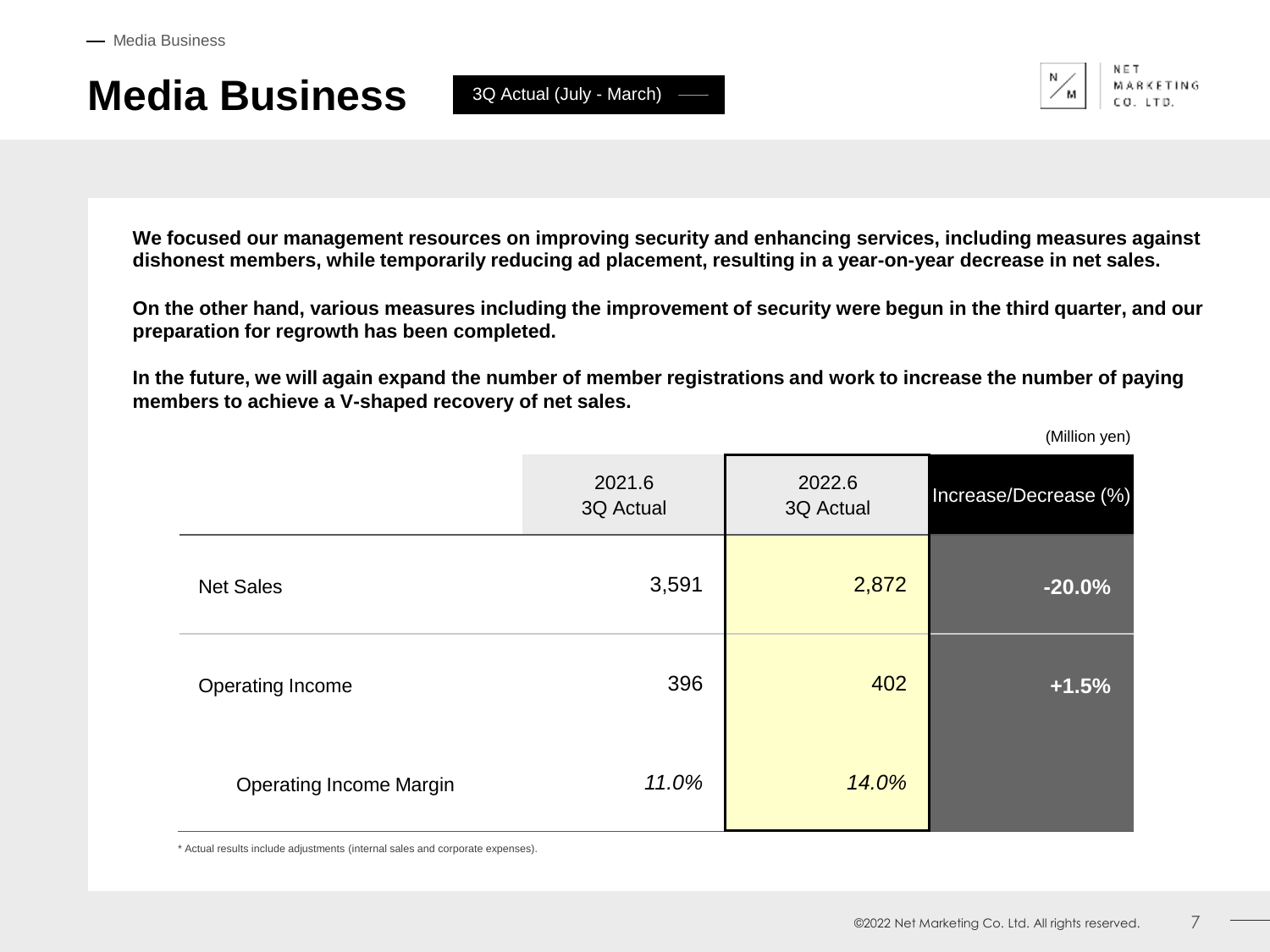

**Growth in the number of new members was rather sluggish, but income was secured by continuously emphasizing efficiency while implementing follow-up promotional activities.**

**The service celebrated its 10th anniversary in February 2022, and the cumulative total membership exceeded 8 million in the following March.**

**In the future, we will improve the efficiency with which we attract members and increase the number of member registrations by increasing awareness of the service.**

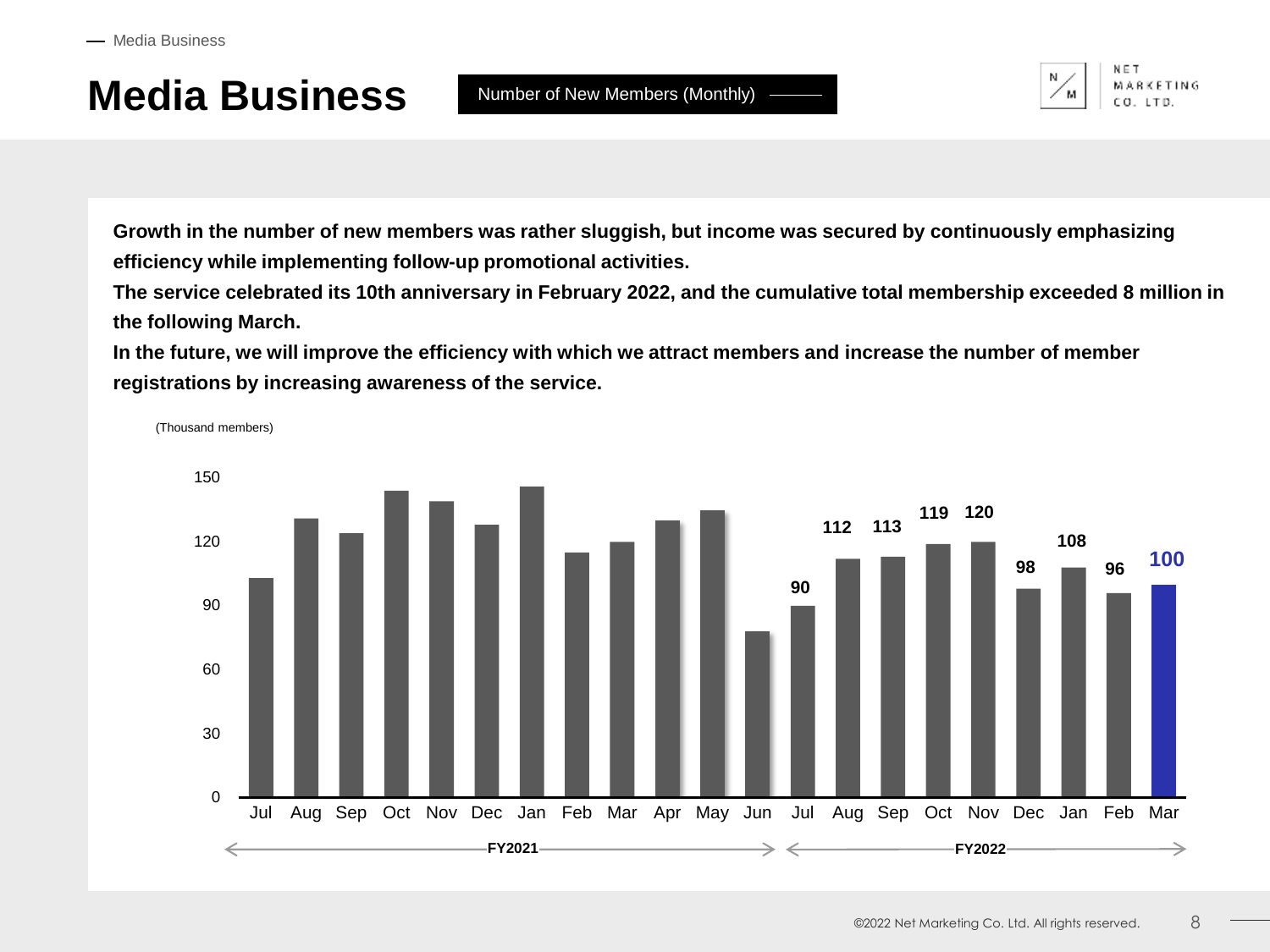

**The effects of emphasizing efficiency and campaigns started an upward trend in the number of paying members compared to the second quarter, although improving the acquisition of new members was not yet sufficient. We aim to increase the number of paying members by getting out of the declining trend that has continued from the end of the previous fiscal year and engaging in initiatives to increase convenience chiefly through continuous product improvement going forward.**

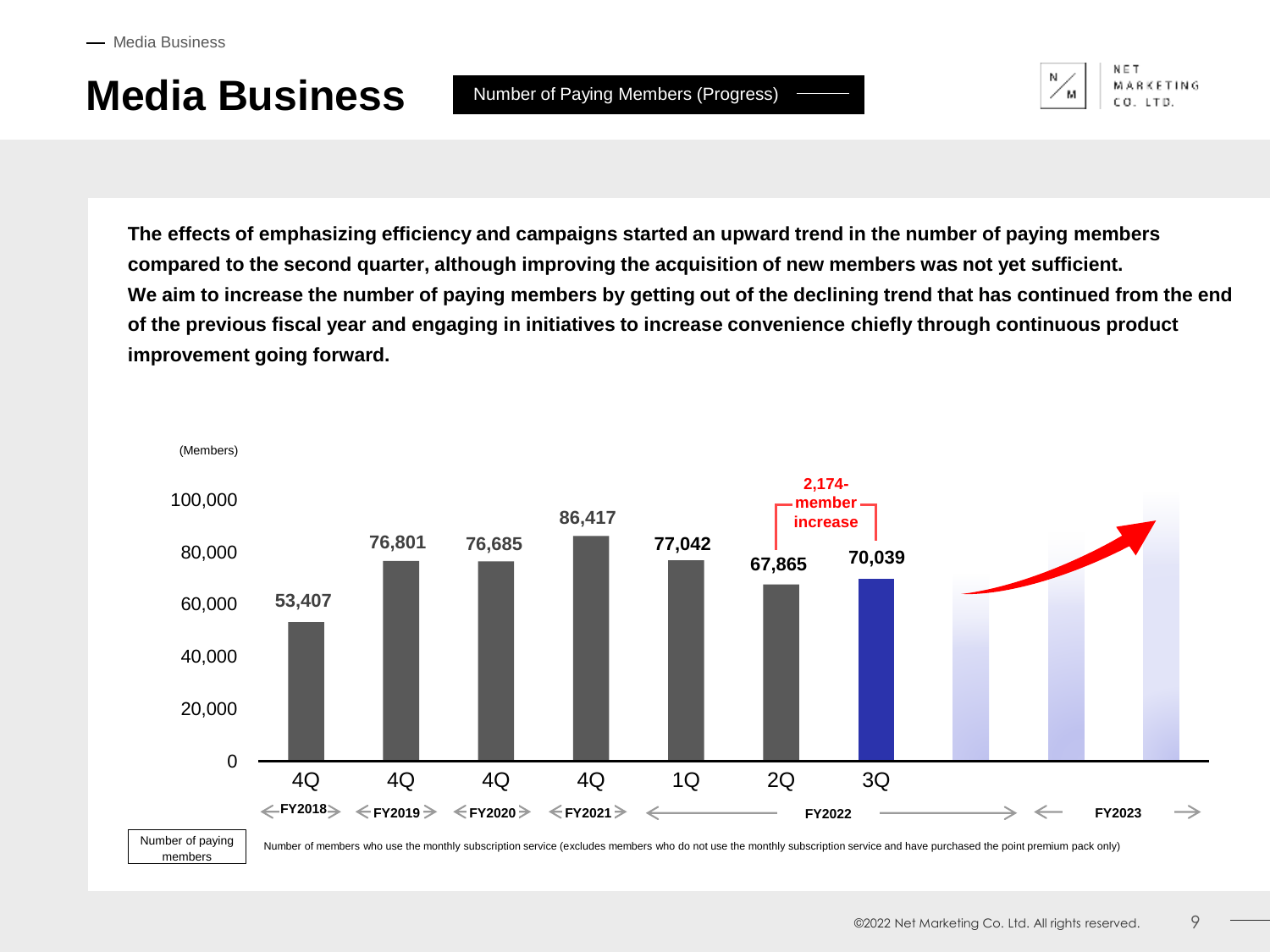### **Media Business** Changes in Financial Results



**Net sales decreased quarter on quarter, but the number of paying members turned upward as described in the previous section, and we will pursue a greater recovery in the fourth quarter.**



\* The figures in the graph include segment adjustments.

\* Although we announced the consolidated financial results in the fiscal year ended June 2018, we have been preparing non-consolidated financial statements since the fiscal year ended June 2019. From the aforementioned fiscal year onwards, the figures are on a non-consolidated basis.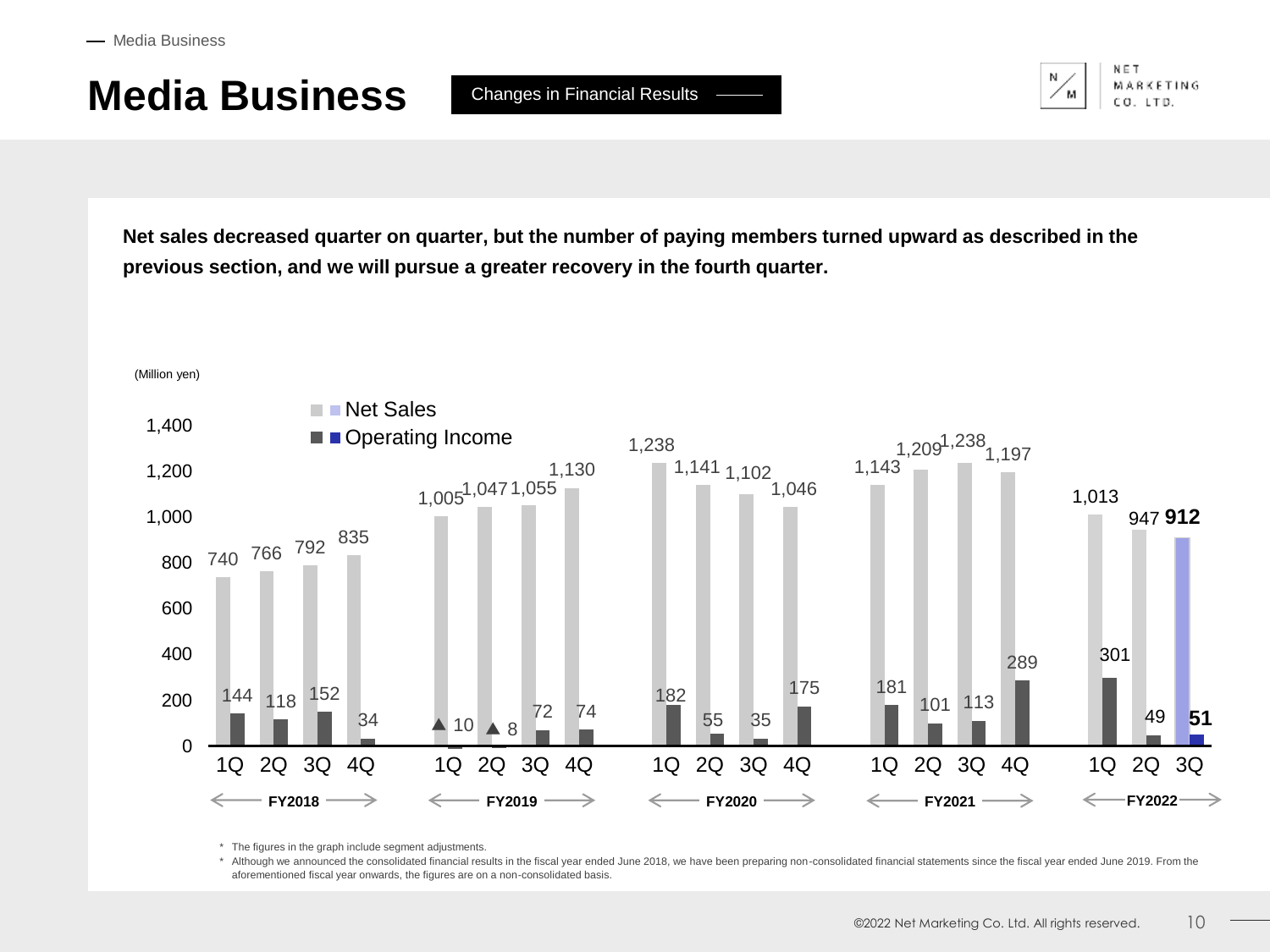# **Advertising Business**

 $3Q$  Actual (July - March)  $-$ 



**Mainly, financial projects performed strongly, resulting in both net sales (\*under the conventional standard) and operating income went up significantly by 19.6% and 23.7% year on year, respectively.**

(Million yen)

|                                | 2021.6<br>3Q Actual | 2022.6<br><b>3Q Actual</b> | (Reference: Under the<br>conventional standard*) | Increase/<br>Decrease (%)<br>(Under the conventional<br>standard) |
|--------------------------------|---------------------|----------------------------|--------------------------------------------------|-------------------------------------------------------------------|
| <b>Net Sales</b>               | 7,012               | 1,026                      | 8,383                                            | $+19.6%$                                                          |
| Operating Income               | 429                 | 531                        | 531                                              | $+23.7%$                                                          |
| <b>Operating Income Margin</b> | 6.1%                | 51.8%                      | 6.3%                                             |                                                                   |

\* Actual results include adjustments (internal sales and corporate expenses).

\* The Accounting Standard for Revenue Recognition (ASBJ Statement No.29) is not reflected in these results.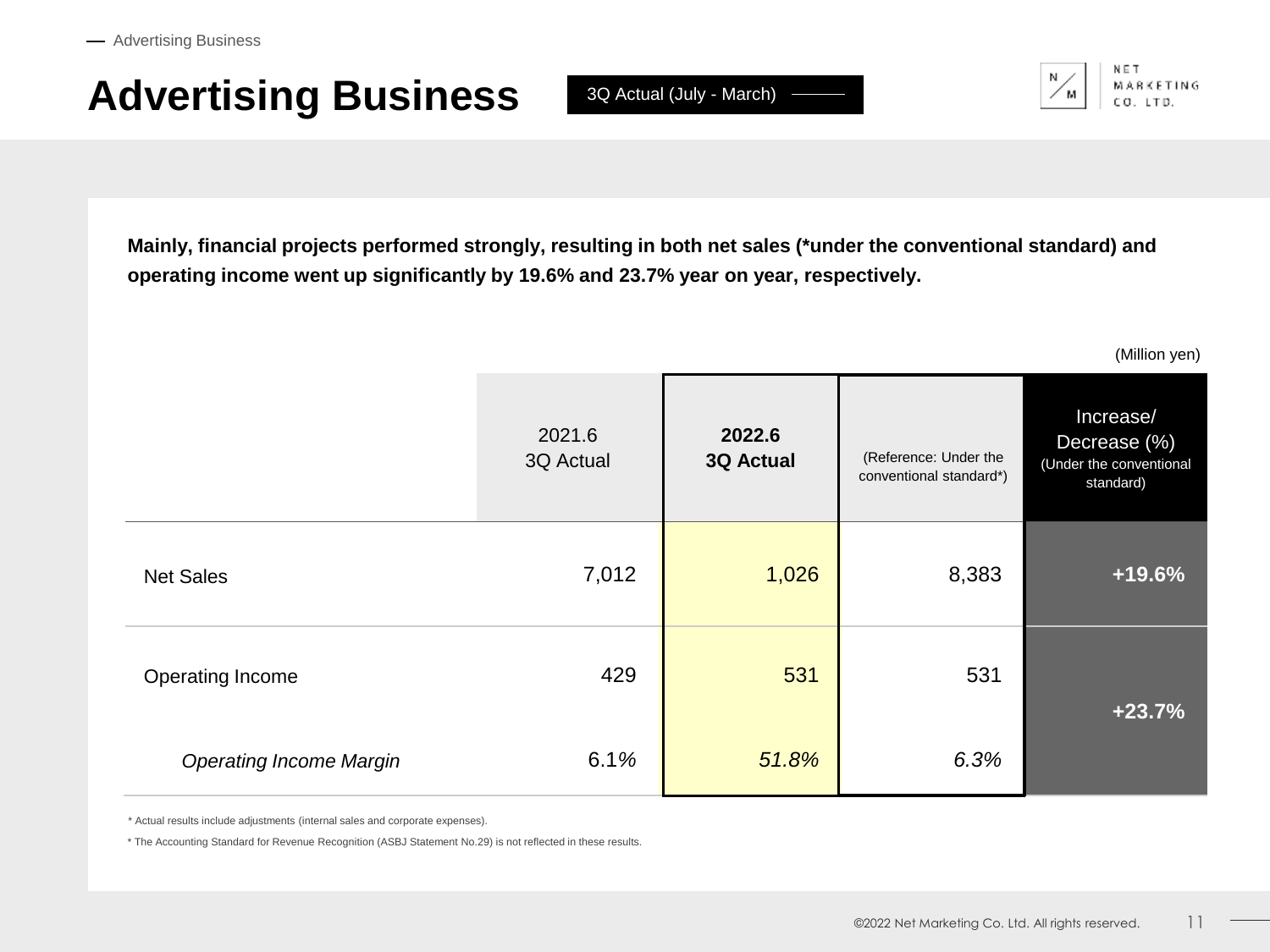#### **Advertising Business (presented in total amounts)** Advertising Business

Changes in Financial Results

MARKETING CO. LTD.

**As the sales strategy worked well, the business recovered from the impact of the COVID-19 pandemic and the trend of higher net sales in the second half.**

**Record-high net sales were achieved on a quarterly basis.**



\* Starting from the current fiscal year, net sales are presented in net amounts due to the application of the new revenue recognition standard. However, the above graph has been created based on total amounts for easy comparisons with previous results.

\* The figures in the graph include segment adjustments.

\* Although we announced the consolidated financial results in the fiscal year ended June 2018, we have been preparing non-consolidated financial statements since the fiscal year ended June 2019. From the aforementioned fiscal year onwards, the figures are on a non-consolidated basis.

(Million yen)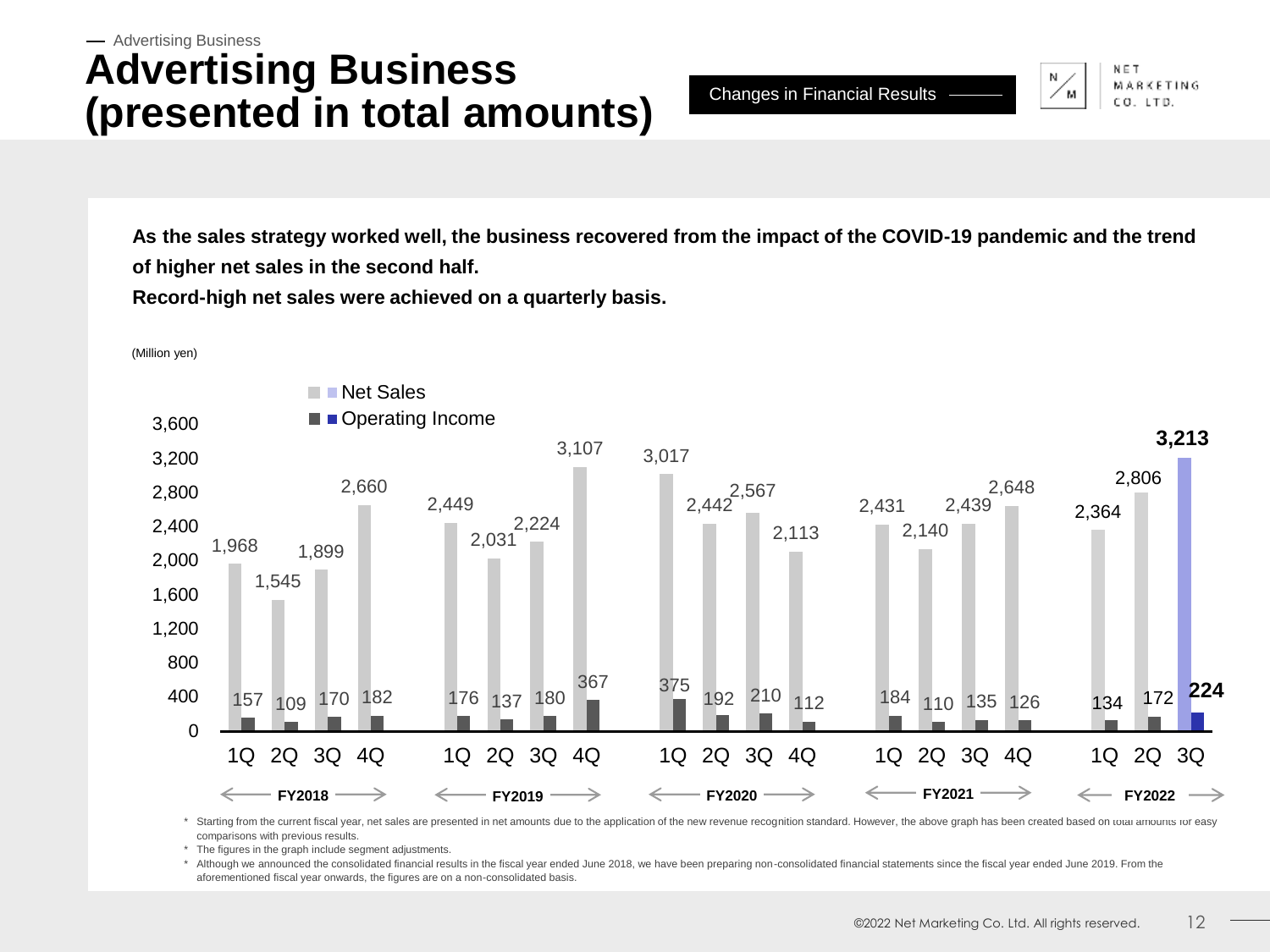# **Actions in Current Fiscal Year**



**BKETING**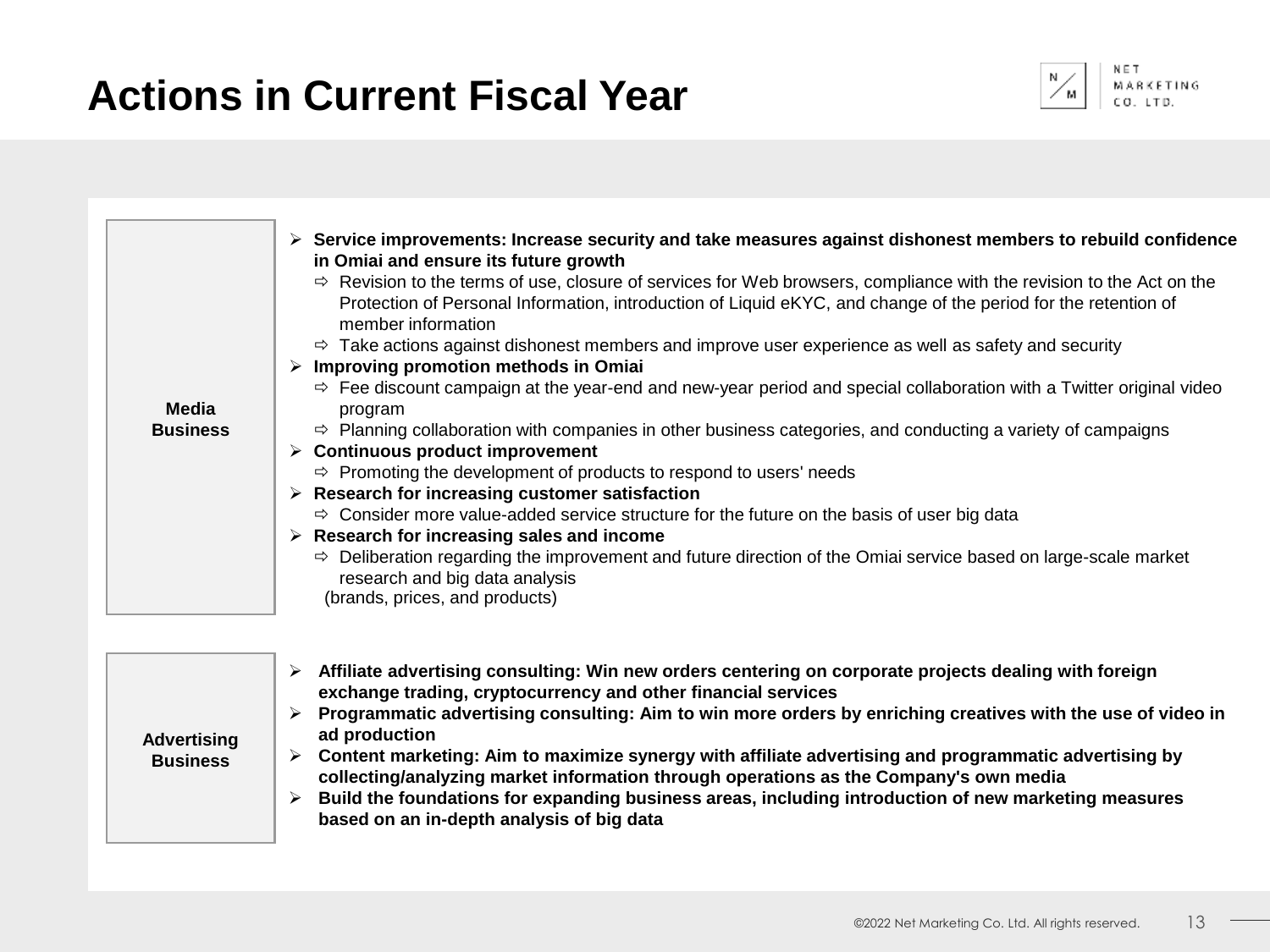### **Changes in Financial Results and Earnings Forecast for the Fiscal Year Ending June 30, 2022**



**Full-year operating results for the current fiscal year (FY2022) are expected to be net sales (\*under the conventional standard) of 15,085 million yen and operating income of 500 million yen.**

**While engaging in proactive structural reform measures such as the review of business management systems and security measures, the Company expects record-high net sales.**

**The current fiscal year is positioned as the starting year of the regrowth strategy aiming for the sustainable increase of income from FY2023 onward.**



\* Although we announced the consolidated financial results in the fiscal year ended June 2017 and 2018, we have been preparing non-consolidated financial statements since the fiscal year ended June 2019. From the aforementioned fiscal year onwards, the figures are on a non-consolidated basis.

\* Figures show those for the case in which the Accounting Standard for Revenue Recognition (ASBJ Statement No.29) is not applied.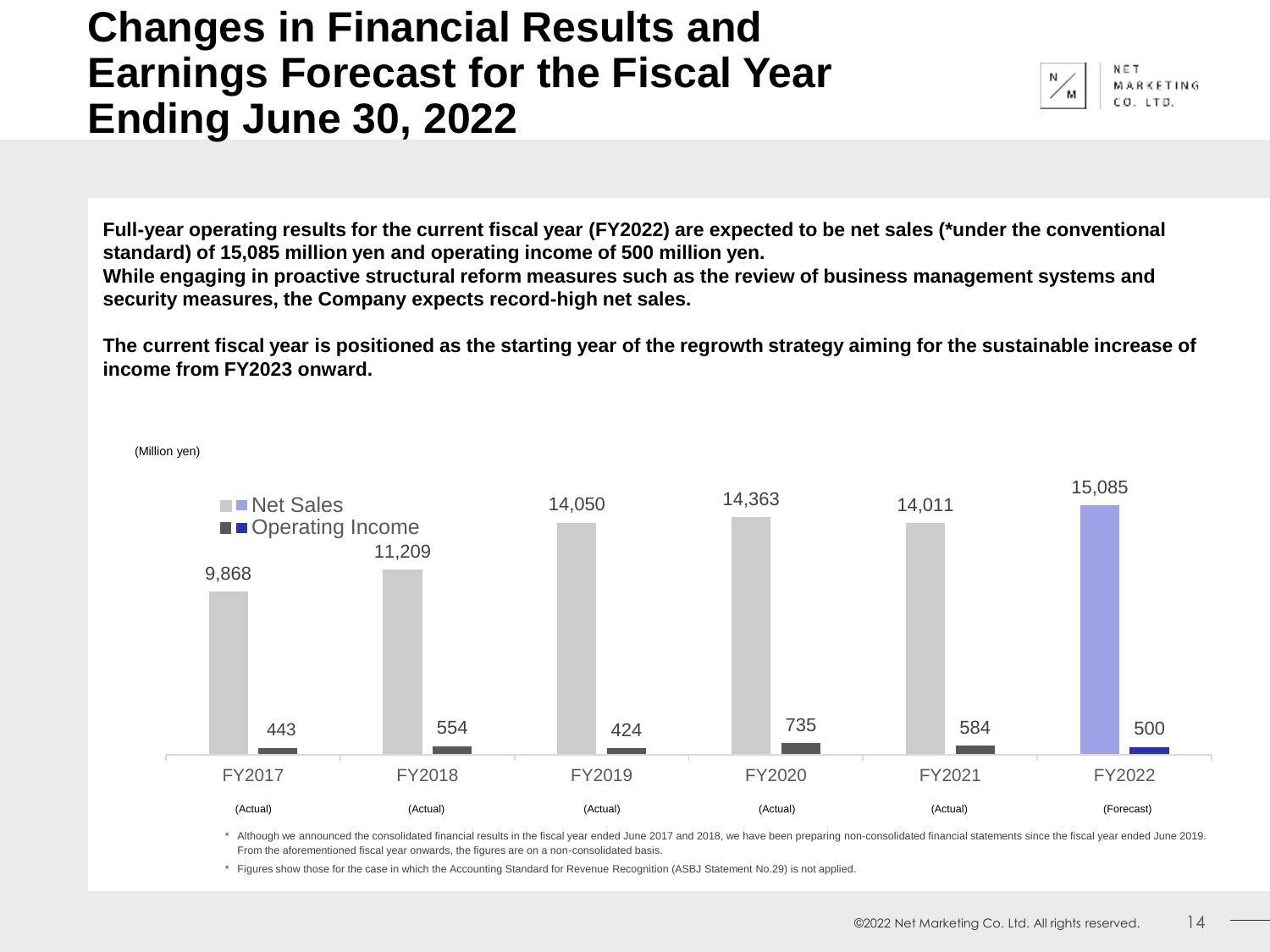

- 内部留保とのバランスを勘案し、業績に応じた株主還元を実施する方針です。 Appendix • Market Size Forecasts for Individual Businesses
	- Business Models of Individual Businesses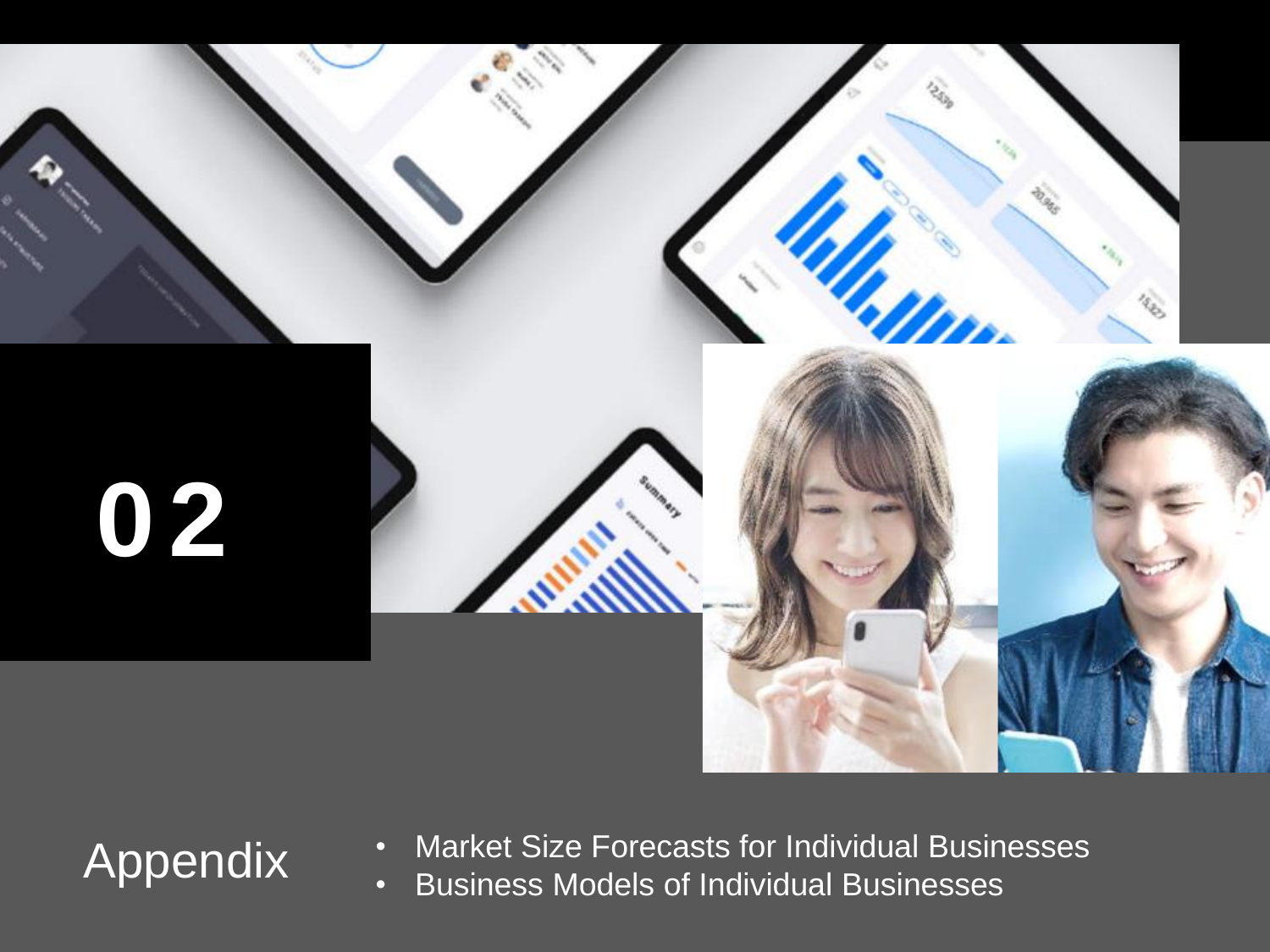$-$  Media Business

### **Media Business** Forecast for the Love and Marriage Matching Market Size -



MARKETING CO. LTD.



Love and marriage matching market

Source: Tapple, Inc./digitalinfact Graph prepared by the Company based on figures in the Domestic Online Love and Marriage Matching Service Market Projection for 2018-2026.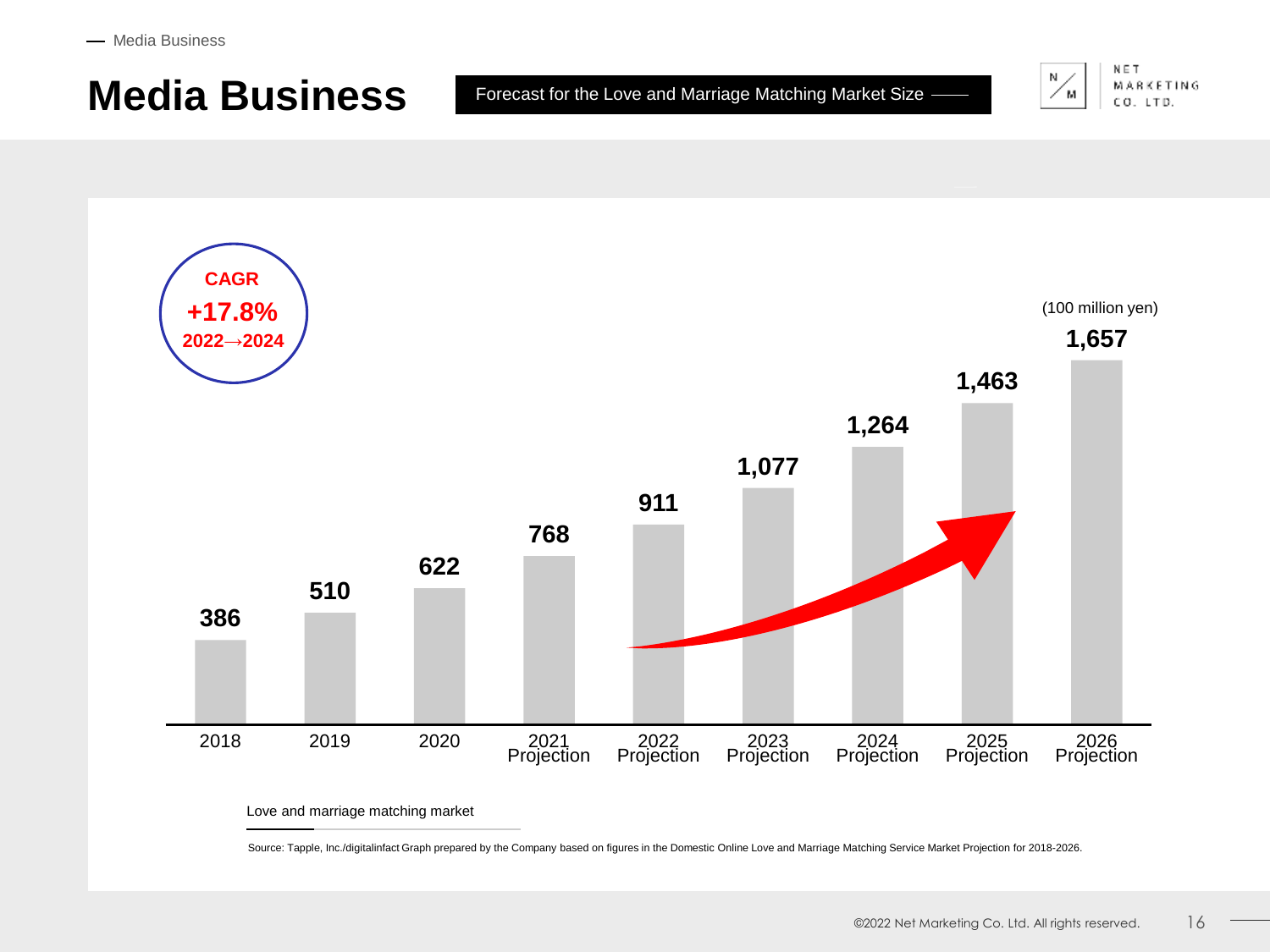Business Model -



**Dating and matchmaking app "Omiai"**

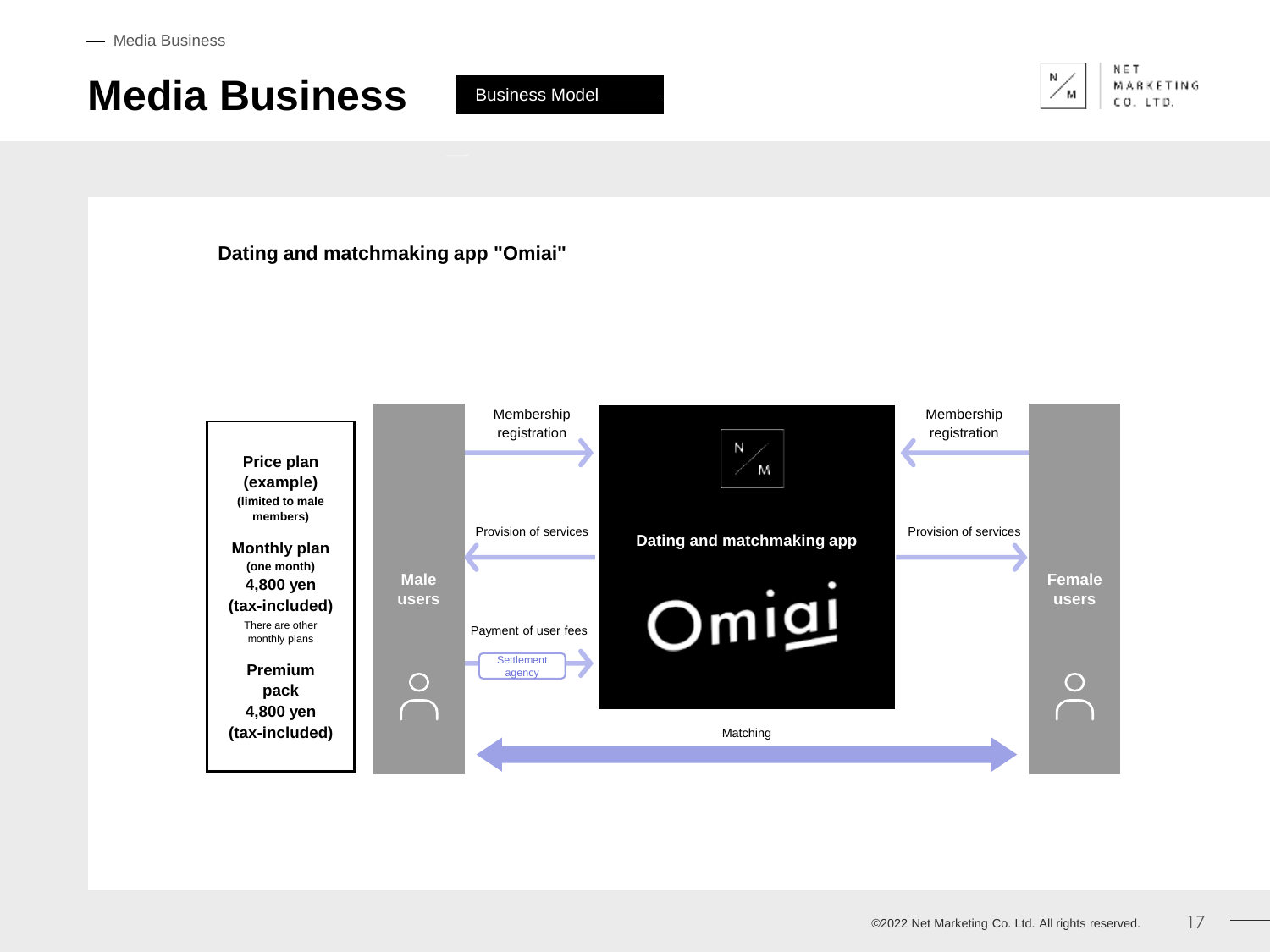### **Advertising Business**

Forecast for the Affiliate Advertising Market Size



MARKETING CO. LTD.

(100 million yen)



Affiliate advertising market

Source: Graph created by the Company based on figures from the Trends in and Outlook for the Affiliate Marketing Market 2022 announced by Yano Research Institute Ltd. on January 31, 2022 Note: Estimate for FY2021 and predictions for FY2022 and beyond. The market size was calculated by adding the rewards for results from affiliate advertising, fees and various expenses.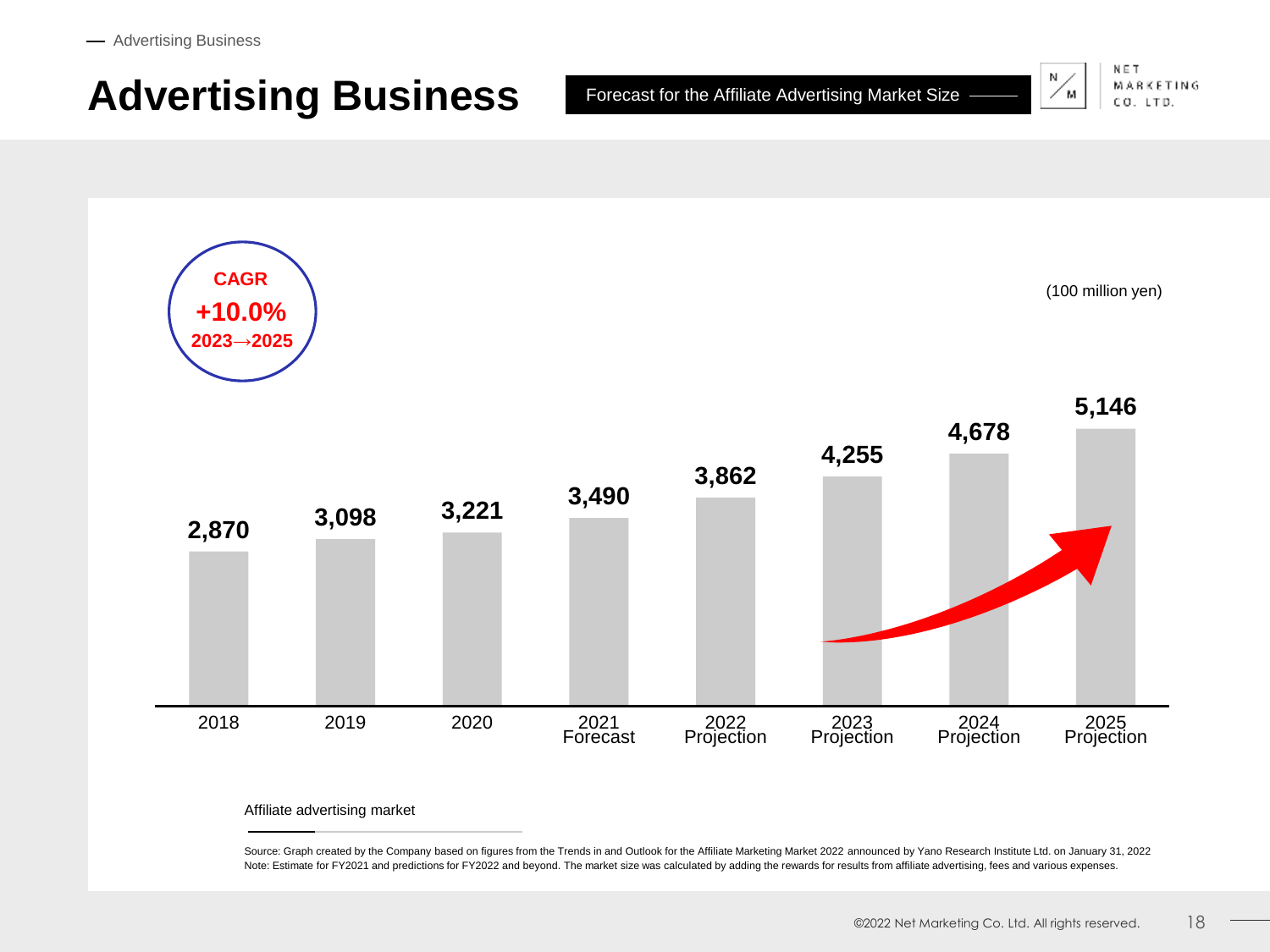#### Ν Advertising Business **Forecasts for the Market Size of Programmatic Advertising** ∕ M

**12,608 13,256 15,091 17,505 20,520 23,848 27,482**  2019 2020 2021 **Forecast** 2022 Projection 2023 Projection 2024 Projection 2025 Projection (100 million yen) **CAGR +15.7% 2023→2025**

Programmatic advertising market

Source: Graph created by the Company based on figures from the Status and Outlook of Net Advertising and Web Solutions Market 2022 announced by MIC Research Institute on February 16, 2022 Note: Estimate for FY2021 and predictions for FY2022 and beyond

Note: The above figures show the market size of programmatic advertising in the advertising agency market.

NET

MARKETING

CO. LTD.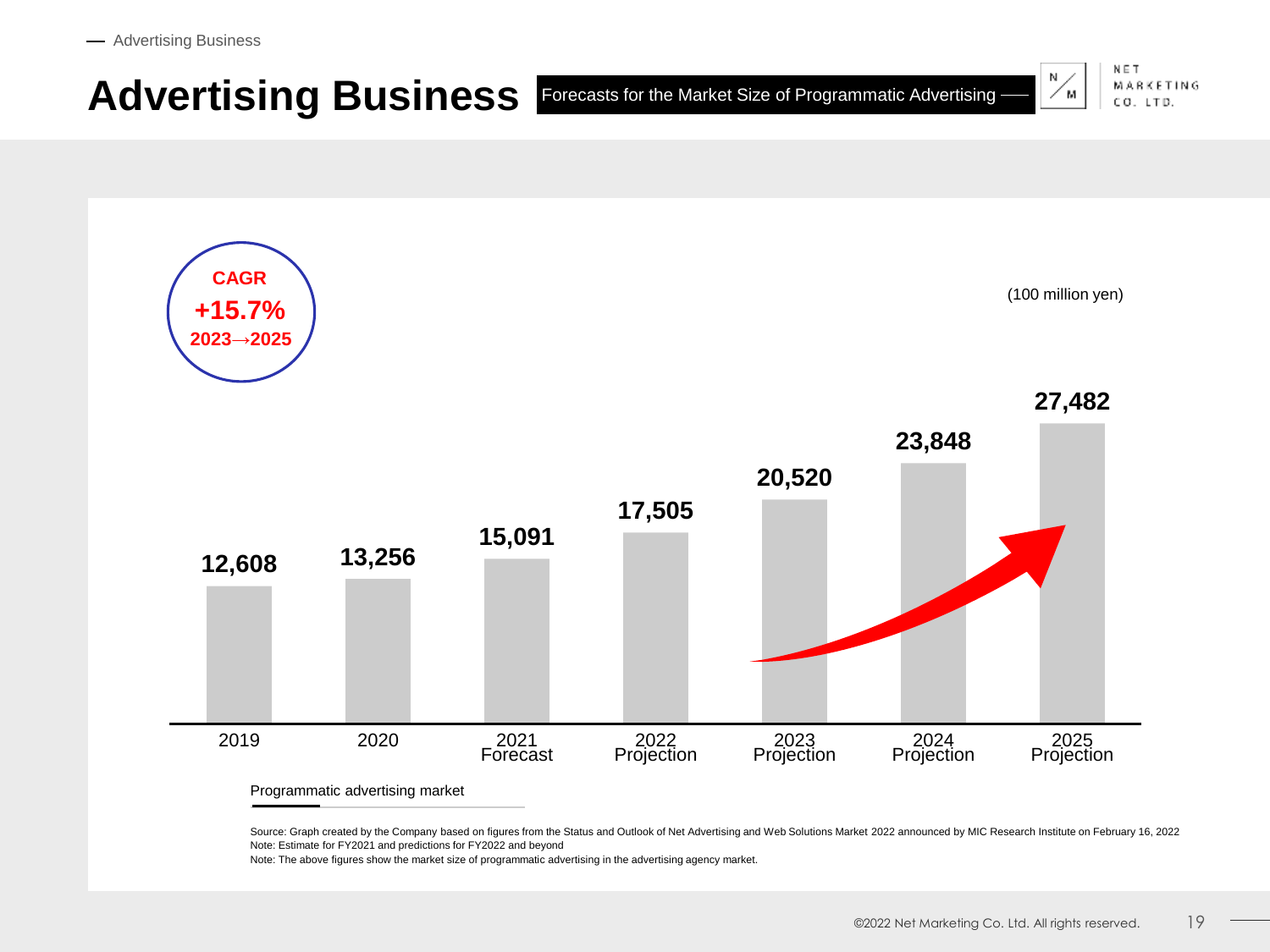# **Advertising Business**

Business Model



**MARKETING** CO. LTD.

#### **Affiliate advertising consulting**

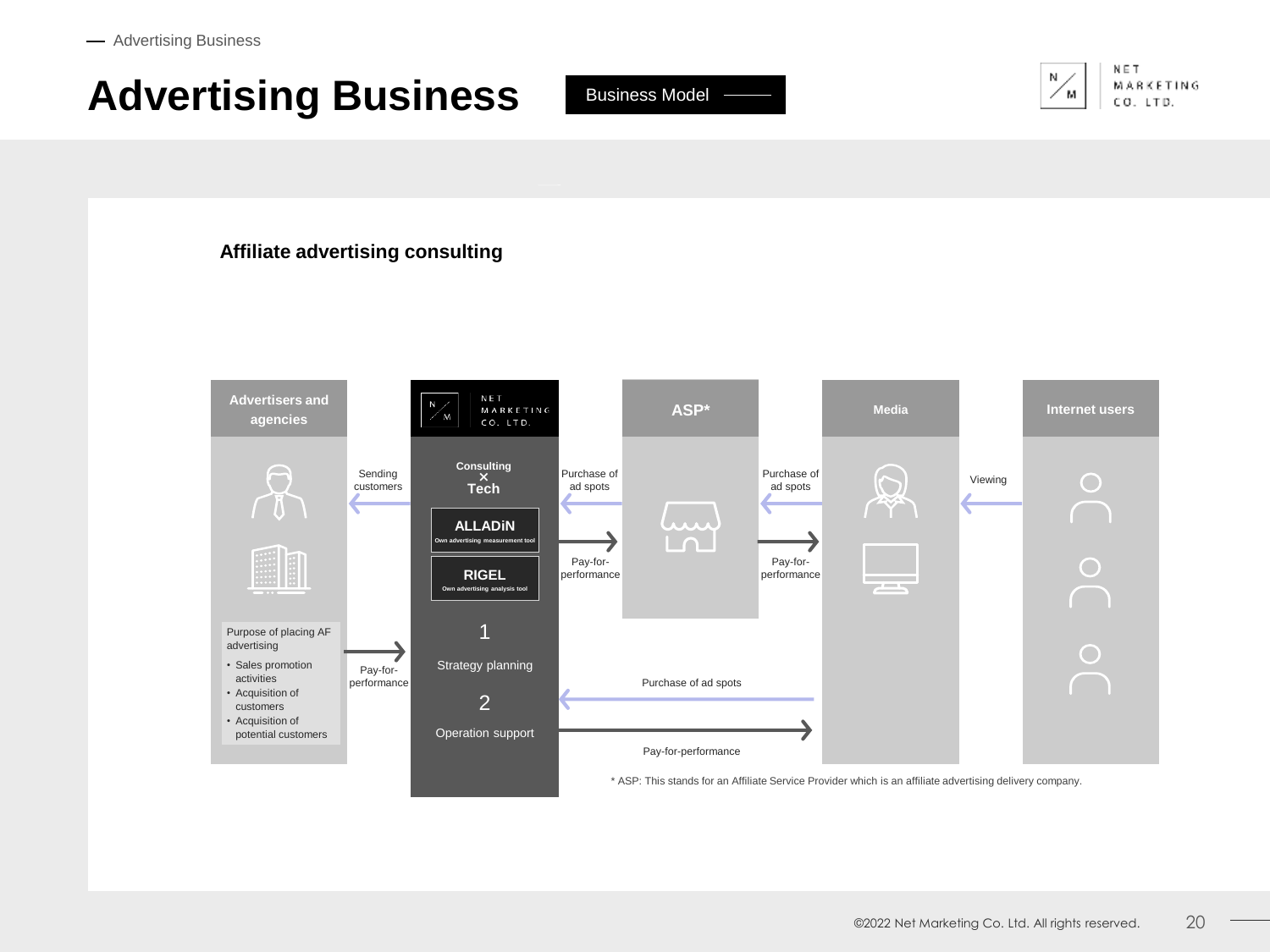# **Advertising Business**

Business Model



NET MARKETING CO. LTD.

#### **Consulting of programmatic advertisements**

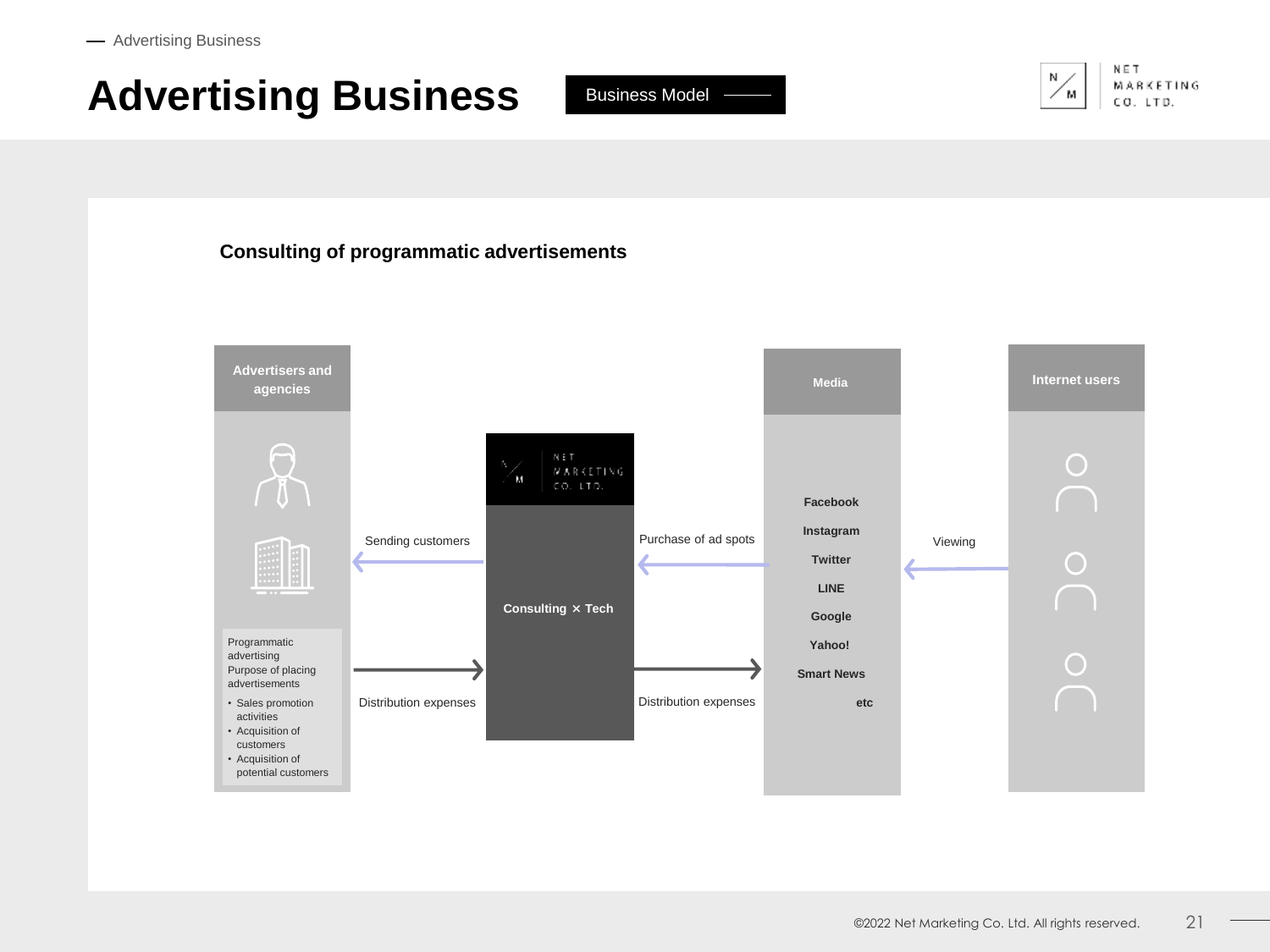## **Blueprint for Future Growth**



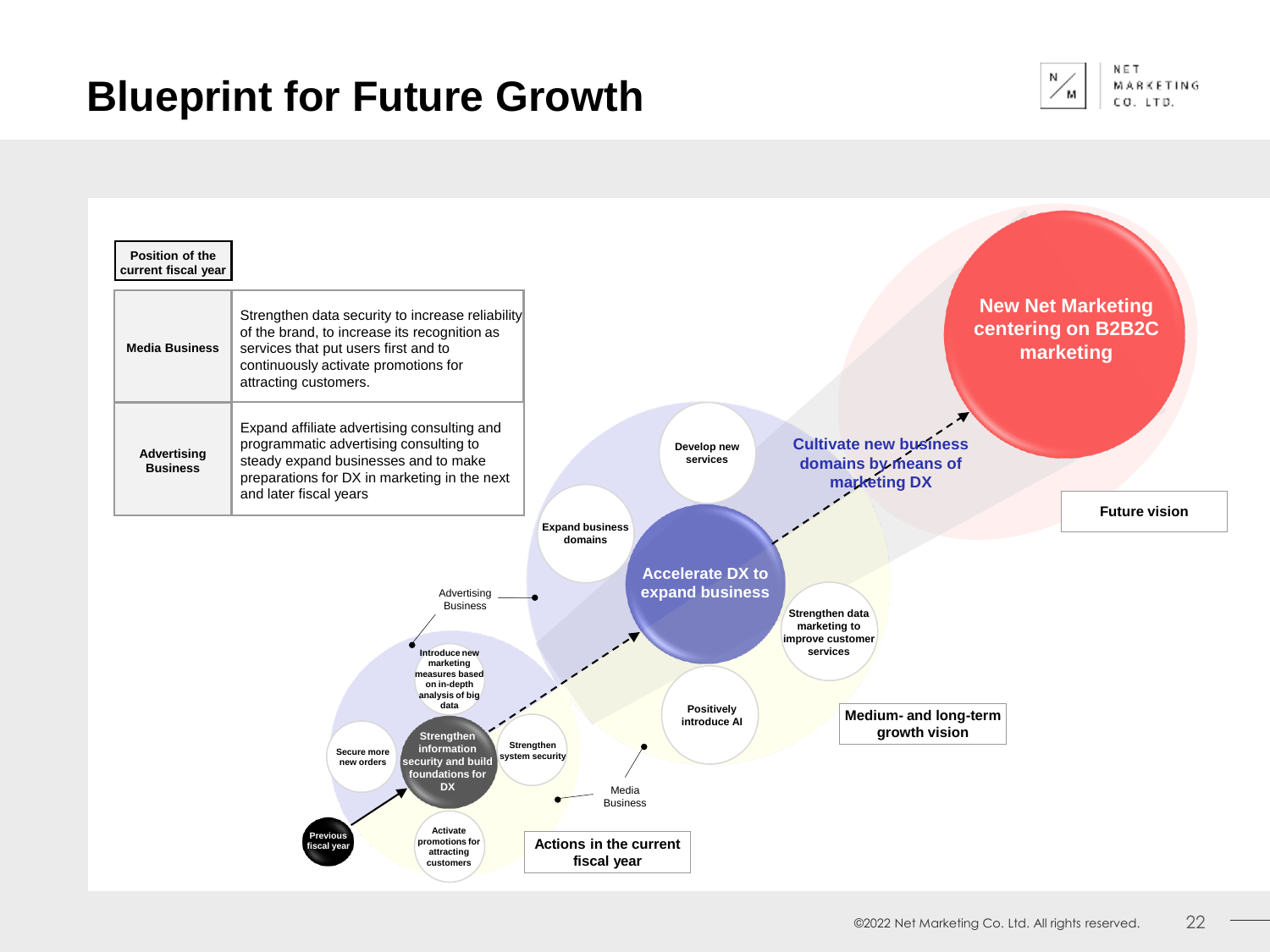# **Viewpoint of Future Growth of DX**





\* Lifetime value (LTV) refers to the earning from a specific customer throughout his or her life time.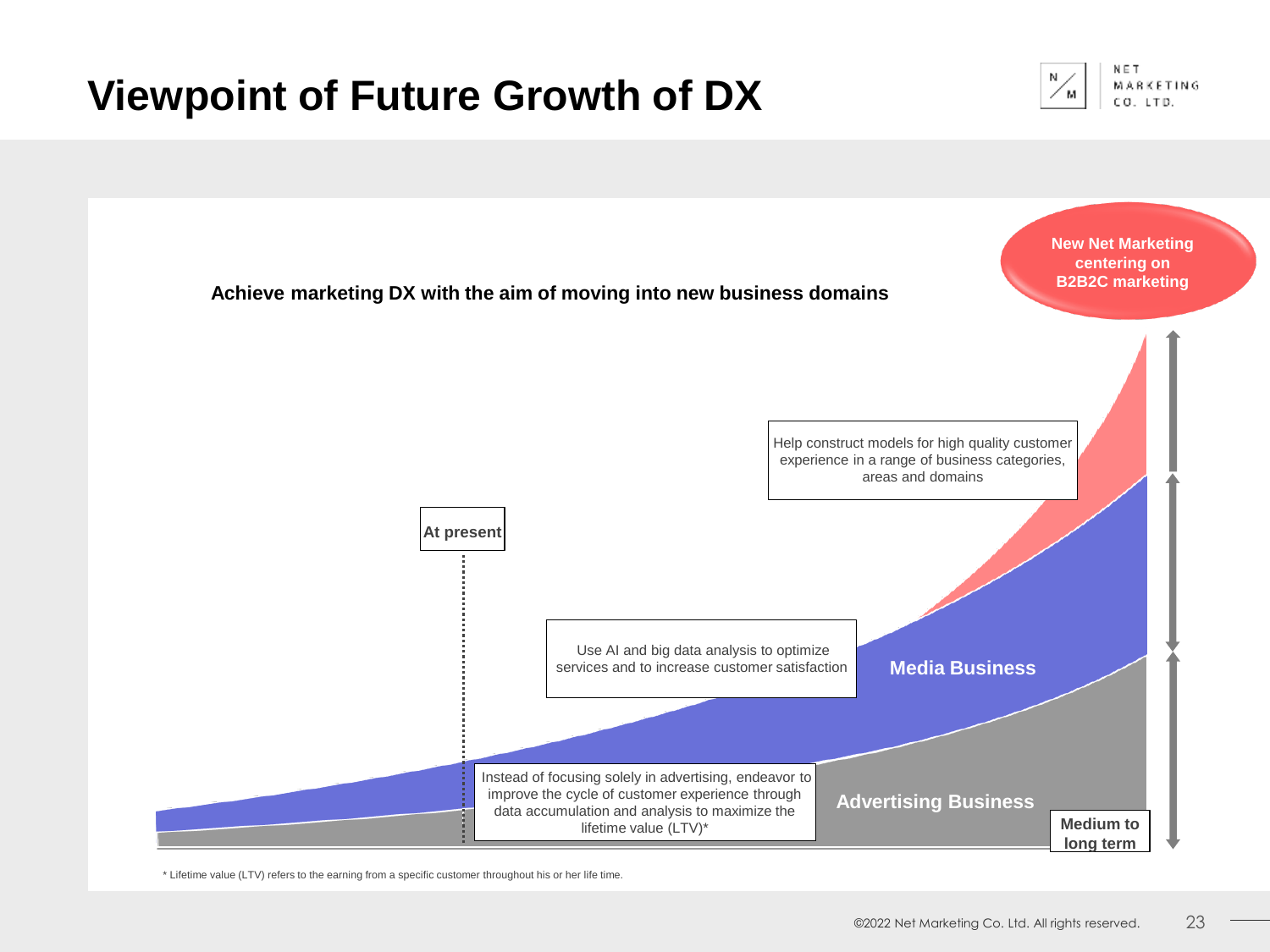# **Glossary**



| <b>Affiliate advertising</b>    | A method of online advertising, according to which advertisers pay rewards for any action taken by a user, such as a purchase or<br>member registration on their website, after clicking on the ad. It is synonymous with performance-based advertising. |
|---------------------------------|----------------------------------------------------------------------------------------------------------------------------------------------------------------------------------------------------------------------------------------------------------|
| <b>Programmatic advertising</b> | A method of advertising according to which ads are placed on Facebook, Twitter, Instagram and other social media.<br>It attracts attention as an effective online marketing approach that takes advantage of high scalability unique to social media.    |
| eKYC                            | Stands for electronic Know Your Customer and means a system for online electronic personal identification.                                                                                                                                               |
| <b>DX</b>                       | Stands for digital transformation and means to change lifestyles and businesses for the better using digital technologies.                                                                                                                               |
| <b>LTV</b>                      | Stands for life time value and denotes the value gained from a specific customer throughout his or her life time.                                                                                                                                        |